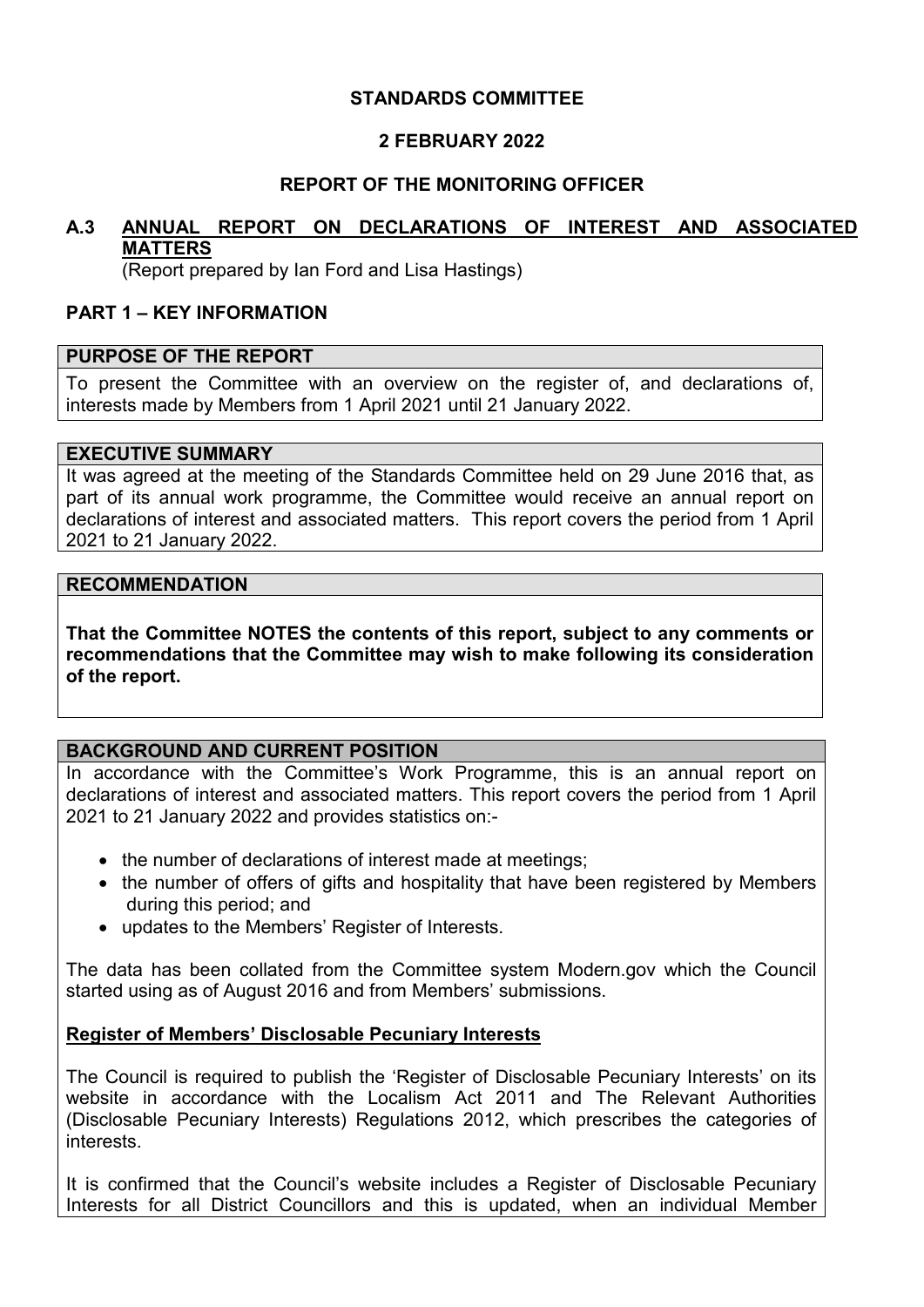provides details of an amendment direct to the Monitoring Officer. Any entry, which is relevant to a business item on an agenda, must be declared by the individual Member and they must subsequently remove themselves from the meeting, unless a prior dispensation has been granted by the Monitoring Officer.

One individual dispensation has been requested during the relevant period.

# **Declarations of interest at meetings**

Members are required to declare Personal and Disclosable Pecuniary Interests at meetings and those recorded on the committee system, as declared by District Councillors for the period 1 April 2021 to 21 January 2022 are set out in **Appendix A** to this report. All minutes of the meetings also record the declarations.

# **Use of Blanket dispensations**

The Members' Code of Conduct at paragraph 7.3, as agreed by full Council in January 2018 contains blanket dispensations for any business of the Authority where that business relates to the Council functions in respect of:

- i. housing, where the Member is a tenant of the Authority provided that those functions do not relate particularly to their tenancy or lease;
- ii. school meals or school transport and travelling expenses, where the Member is a parent or guardian of a child in full time education, or are a parent governor of a school, unless it relates particularly to the school which the child attends;
- iii. statutory sick pay under Part XI of the Social Security Contributions and Benefits Act 1992, where the Member is in receipt of, or are entitled to the receipt of, such pay;
- iv. an allowance, payment or indemnity given to Members;
- v. any ceremonial honour given to Members; and
- vi. setting Council Tax or a Precept under the Local Government Finance Act 1992

Since their introduction, some of these blanket dispensations have been called upon at meetings of the Cabinet and full Council.

# **Declarations of offers/receipt of gifts and hospitality**

Following the Standards Committee review of the Council's Gift and Hospitality Policy for Members, new guidance and a notification form was issued to all District Councillors in May 2016. There have been no recorded declarations of offers/receipt of gifts and hospitality made by District Councillors in the time period covered by this report.

# **Updates to Members' Register of Interests**

Since the new Members' Code of Conduct was adopted to take effect in April 2018, Members are required to register details of their Disclosable Pecuniary Interests and their Personal Interests within 28 days of becoming a Member (or being re-elected or reappointed) or a change in those details, in the Authority's Register of Interests. Personal Interests are defined in Paragraph 5 of the Code as relating to or is likely to affect any item of business of the Authority within any of the six categories as set out in 5.1 (a) to (f).

Following Guidance and a Notification Form being issued in 2018, Members are advised to register their Personal Interests with the Monitoring Officer. In the time period covered by